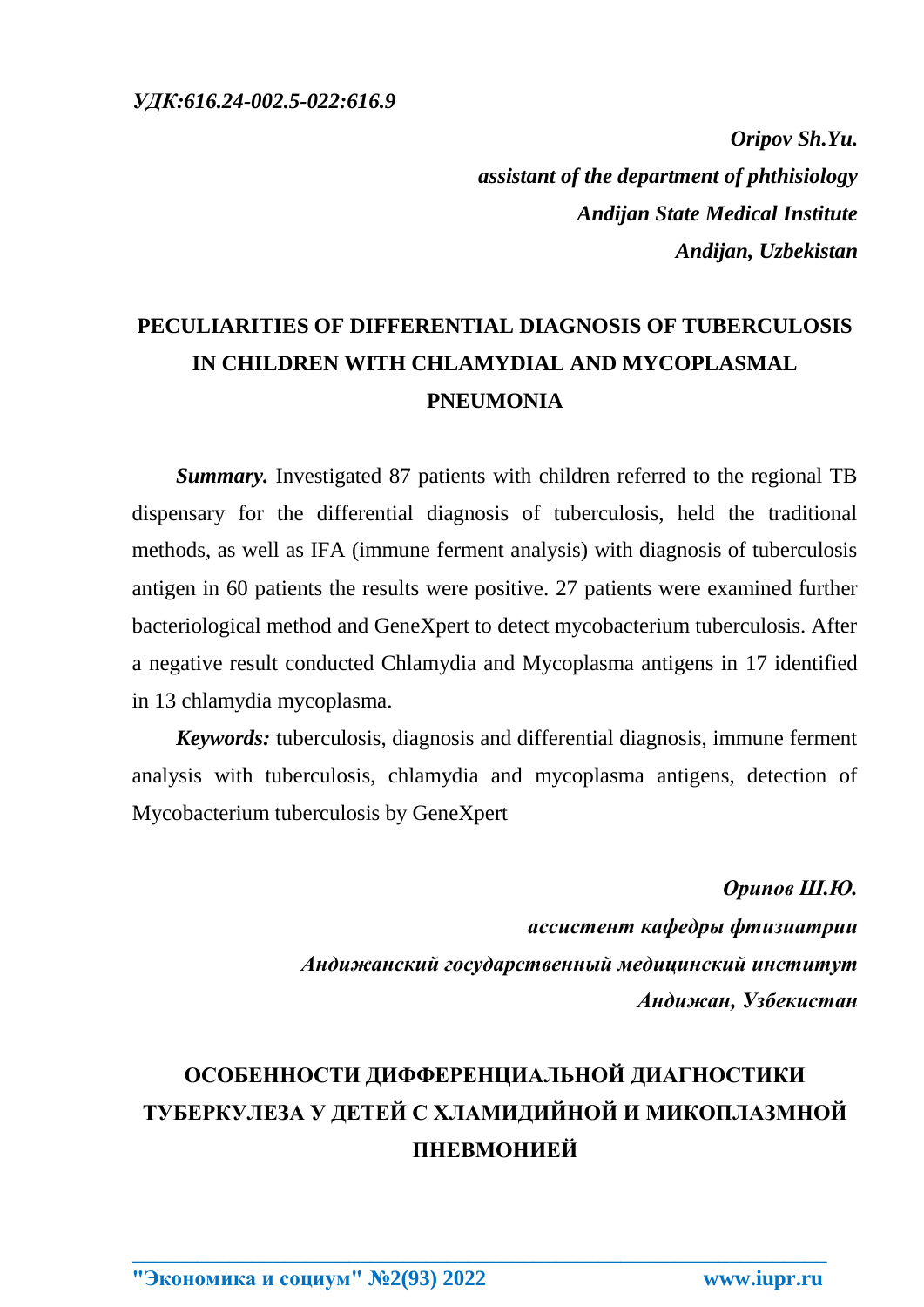**Резюме.** Исследовано 87 больных детей, направленных в областной противотуберкулезный диспансер для дифференциальной диагностики туберкулеза, проведены традиционные методы, a также ИФА(иммуноферментный анализ) диагностика с туберкулезным антигеном, у 60 пациента результаты были положительными. 27 пациентов обследовали далее бактериологическим методом и GeneXpert для выявлення микобактерий туберкулеза. После получения отрицательного результата проведен ИФА с хламидийным и микоплазменными антигенами, у 17 выявлены хламидии,у 13- микоплазмы.

**Ключевые слова:** туберкулез, диагностика и дифференциальная диагностика, иммуноферментный анализ с туберкулезным, хламидийным и микоплазменными антигенами, выявление микобактерий туберкулеза методом Genexpert.

**Relevance.** A general practitioner quite often HAVE to diagnose and make differential diagnosis outside of hospital-acquired pneumonias, in the structure of which chlamydial and mycoplasmal pneumonias predominate [1,2,4]. It is generally accepted that in recent years the role of chlamydia and mycoplasma in respiratory pathology of adults and older children has increased markedly, but information on their significance in young children is rather contradictory. So, according to K.A. Okhlopkova [3], Chlamydophila pneumoniae, which is associated with 24.7% of mycoplasma

pneumonia. Approximately one third of these cases are chronic forms of infection. Based on the literature available to us, at present there are no objective data on the prevalence of chlamydial mycoplasmal pneumonia and methods for their differential diagnosis with tuberculosis in children.Purpose of the study.

**Research materials:** We examined 87 sick children referred to the regional anti-tuberculosis dispensary for differential diagnosis of tuberculosis. All children have a history of repeated treatment for nonspecific pneumonia who received broad-spectrum antibiotic therapy in and during the last month without radiological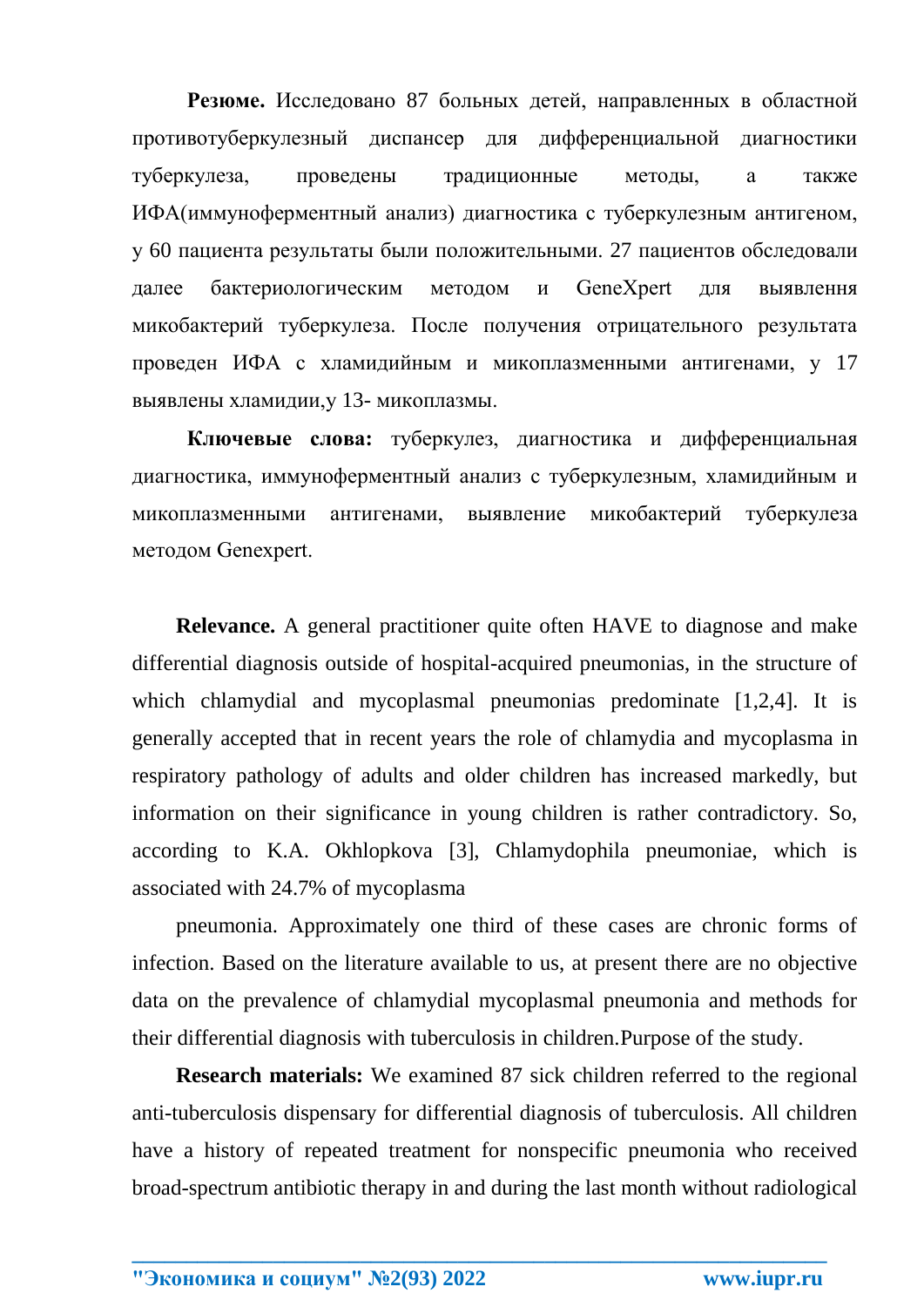positive changes. These patients after traditional research methods: 3-fold sputum examination for BC, ELISA (enzymatic immunoassay), the AT-TUB-BEST-strip study was conducted (manufacturer - ZAO Vector-Best, similar strips for the determination of chlamydia and mycoplasmas by antigens and immunoglobulins.

**The results of the study and their discussion:** The reason for referral to the anti-tuberculosis hospital was the presence of complaints in patients quite similar to tuberculosis, as well as the ineffectiveness of antibiotic therapy. When clarifying complaints, out of 87 examined patients, 54 complained of a prolonged cough with a small amount of sputum, 43 had an increase in temperature up to 37.1 ° to 37.5 °, sweating, weight loss, fatigue, which was the reason for X-ray examination and in all patients revealed various changes on the radiograph. After that, they were sent to the TB dispensary for examination. These patients were examined according to the developed algorithm; an ELISA test with tuberculosis antigen was performed in the standard and additional patients and gave a positive result. 16 (18.4%) patients received a negative result. Among the studied boys prevailed - 12; at the age of 3-7 years, 9 patients, mostly villagers - 11. Further, these patients underwent a study using innovative methods of seeding for the detection of nutrient media and accelerated MBT, as well as the detection of drug resistance by an accelerated method on the GeneXpert apparatus. Both studies in all 16 patients gave a negative result, after which an ELISA was performed with chlamydial and mycoplasmal antigens and specific immunoglobulins.

9 had positive results with chlamydial immunoglobulins (Ig G values 1.480- 2.637) and 7 with mycoplasma and immunoglobulins (Ig G values 0.386-1.041). The study of the anamnesis of these children of 10 children allowed the cause of the development of chronic pneumonia, most often it was severe measles in early childhood in 2, whooping cough - y 3 viral etiology after And complications of SARS - in 5 patients. All studied patients were repeatedly treated with broadspectrum antibiotics, including macrolides. However, the chronization of chlamydial and mycoplasmal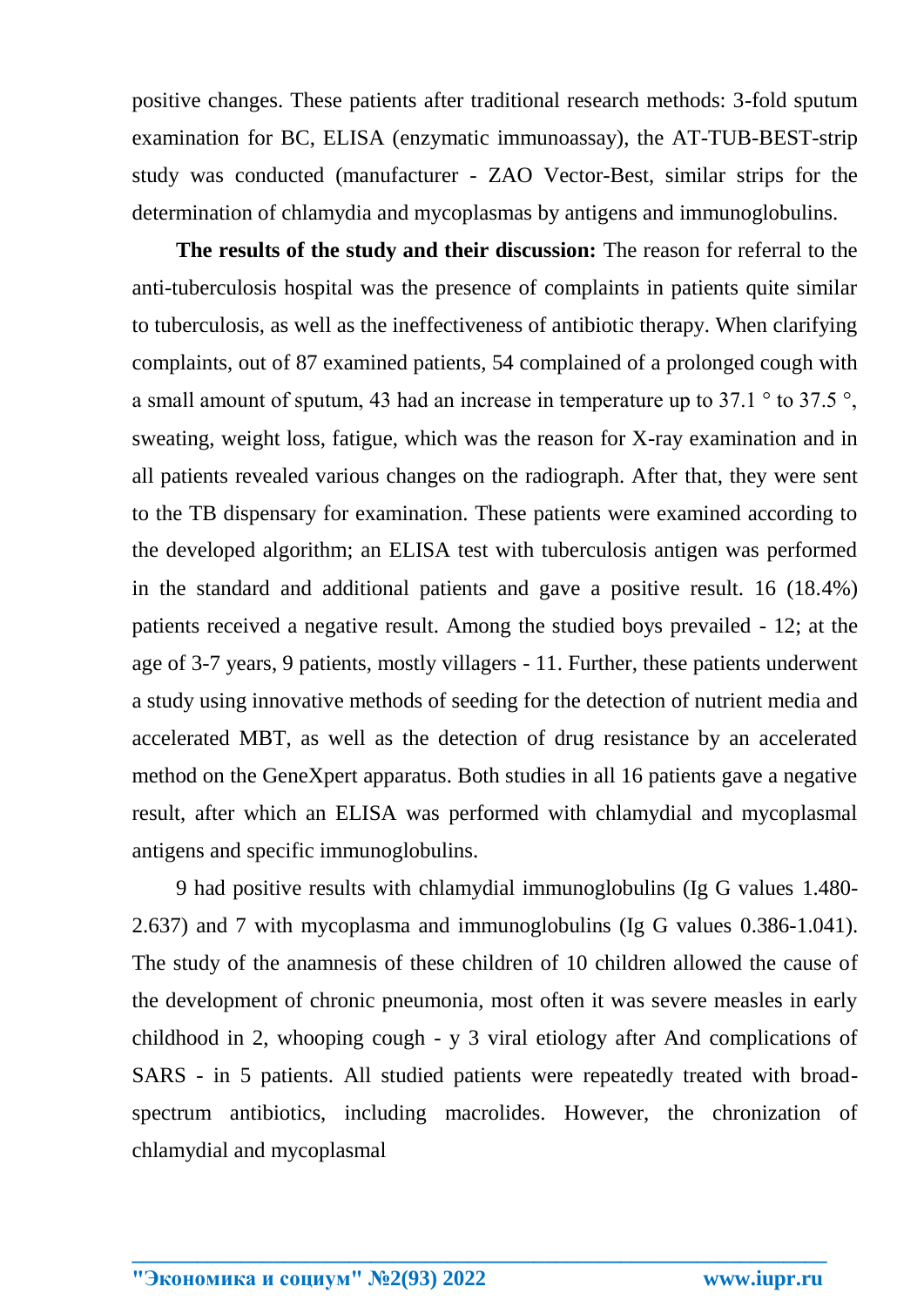pneumonia is due to the fact that most antimicrobial agents 1) act mainly on the extracellular form of pathogens. In this situation, conditions are created for the persistence of the pathogen, its dissemination in the body, the chronization of the process, and the formation of complications. In addition, the use of antimicrobial agents without immunocorrective therapy in many patients leads to a temporary suppression of pathogens; against the background of such therapy, there is a preservation and even aggravation of immunological disorders, which increases the risk of recurrence of diseases [5,6].

**Output.** Thus, children with chronic pneumonia in history, when symptoms resembling tuberculosis appear in the clinic on radiographs, for the differential diagnosis of a set of studies, in addition to standard studies, it is necessary to apply cultures on nutrient media and determine the MBT using the GeneXpert method, and subsequently determine antigens by ELISA, specific immunoglobulins of chlamydia I and mycoplasmas, which will allow to exclude tuberculosis and refer the patient for treatment to therapeutic hospitals.

## **BIBLIOGRAPHY:**

- 1. Musalimova G.G., Saperova V.N., Karzakova L.M. Mycoplasma and chlamydial pneumonia (etiopathogenesis, immunotherapy, clinical and immunological features, diagnosis, treatment and immunotherapy with Roncoleukin), Chuvash
- 1. medical institute, 2009
- 2. Novikov Yu.K. Atypical pneumonia // Russian medical journal. 2002. T.10, No. 20. -p.915-918
- 3. Okhlopkova K. A. The role of chlamydia, mycoplasmas and respiratory viruses in the development of infectious diseases of the LOWER respiratory tract in young children, M., 2008, p. thirty.
- 4. Sinopalnikov A.I. Atypical pneumonia // Russian medical journal. 2002. V.10, No. 23. - C. 1080-1085.
- 5. Handbook of immunotherapy FOR the practitioner / Ed. A.S. Simbirtsev. St. Petersburg: Publishing House <<Dialogue", 2002. - 480 p.